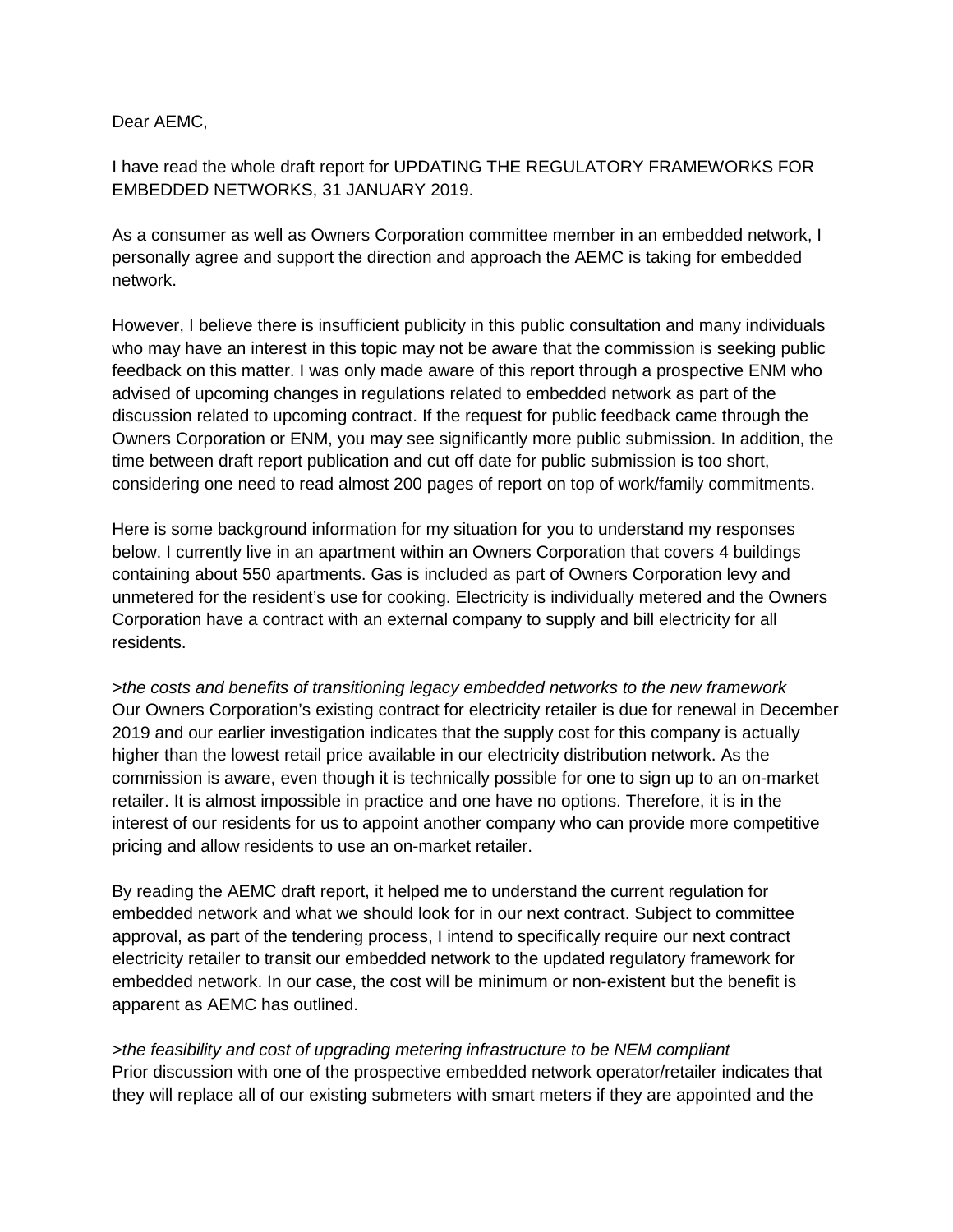cost will be recovered over the course of the contract. This means there will be no upfront cost for this exercise. Our submeters are approximately 20 years old and they should be upgraded anyway to allow time of use tariff instead of the current flat rate tariff. As such, it is an ideal opportunity to demand the new meters installed to be NEM compliant and NMI assigned.

## *>appropriate criteria for determining which legacy embedded networks should transition to the new framework*

As demonstrated in my example, requiring new legacy embedded network contract signed by Owners Corporation to transit to the new framework could be an option if it is technically feasible for AEMC/AER to implement. Alternatively, requiring all new meters installed in legacy embedded networks to be NEM compliant and assigned an NMI would allow gradual transition as meters are replaced.

*>potential impediments to legacy embedded networks transitioning to the new framework* Potential upfront cost payable by the Owners Corporation would be a major impediment. However, as my example demonstrates, at least one of the embedded network operator/retailer is willing to foot the bill while providing more competitive pricing than they had advertised.

## *>the appropriate timeframes for transitioning legacy embedded networks.*

As a consumer in an embedded network, I would like to see the transition to happen as soon as possible for the benefit of the residents. Hence, I am advocating our embedded network to be transited to the updated framework at the upcoming contract renewal/tendering.

I would agree with the commission that the mandated transition to the updated regulatory framework could be based on when the meters were installed.

*>a class of off-market retailer should be included in the NERL and NERR* I personally don't see why off-market retailer should not be included in the NERL and NERR. I would agree with the commission's recommendation to include off-market retailer with requirements in the NEL and NER as well.

*>given the limited proposed differences between the rights and obligations of NEM retailers and off-market retailers, whether off-market retailers in embedded networks should simply be required to obtain a NEM retailer authorisation.* Given the limited differences between NEM retailers and off-market retailers, I don't see why offmarket retailers do not need to obtain NEM retailer authorisation.

In fact, if it is practical, it might be simpler to regulate by simply eliminating the differences. The requirement for retail offer to be published in a newspaper is probably outdated and irrelevant. I personally hardly ever read physical newspaper, except online and I don't recall ever seeing electricity retail price offer on a newspaper. The current requirement for the retail offer to be made available on the retailer's web site should be sufficient. As an example, our current embedded network retailer do not publish its prices on its web site and one needs to submit a query to obtain pricing.